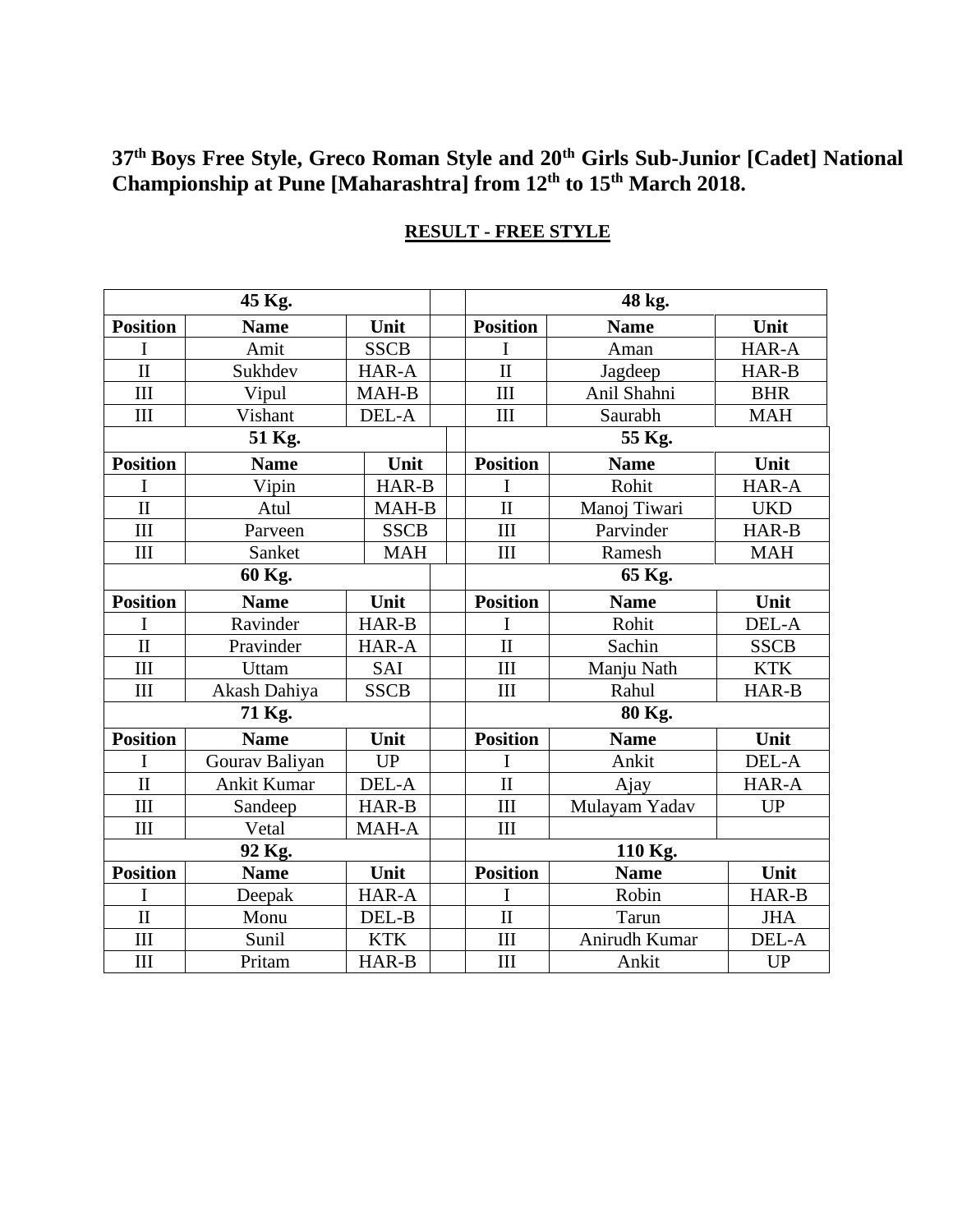## **37th Boys Free Style, Greco Roman Style and 20th Girls Sub-Junior [Cadet] National Championship at Pune [Maharashtra] from 12th to 15th March 2018.**

#### **45 Kg. 48 kg. Position Name Unit Position Name Unit** I Rohan Bhosale SSCB | I | Arshad | UP-A II Rushikesh MAH-A II Lalit HAR-A III Amandeep HAR-B III Rishav Choudhary SSCB III Amit UP-B III Vishal Kumar PUN-A **51 Kg. 55 Kg. Position Name Unit Position Name Unit** I Laishram Sayon Metiei SSCB | | I | Chhotu Lal DEL-A II | K. Loyangamba | MNP | | II | Vikas | HAR-B III Kumar Vadar GUJ III Shamsher Singh PUB-A III | Pravin | MAH-A | | III | Anup Kumar | UP-A **60 Kg. 65 Kg. Position Name Unit Position Name Unit** I Pravesh | SAI | | I | Vikas | HAR-A II Jitender Patel UP-A II Neeraj DEL-A III Vishavjeet | MAH-A | | III | Mohit Dahiya | SAI III | Ravi | HAR-B | | III | Akas Yadav | MP **71 Kg. 80 Kg. Position Name Unit Position Name Unit** I Deepak DEL-A II Ravi HAR-B II Parveen HAR-A II Rohit HAR-A III Rahul Gurjar RAJ III Varun DEL-A III | Amrut Redhekar | SSCB | | III | Anshu | CHD **92 Kg. 110 Kg. Position Name Unit Position Name Unit** I | Nitesh | HAR-A | | I | Narinder Cheema | PUN-A II Naveen DEL-A II Atul MAH-A III Gaurav UP-A III Rohit HAR-B III | Vishu | CHD | | III | Pravesh | HAR-A

#### **RESULT – GRECO ROMAN STYLE**

**.**